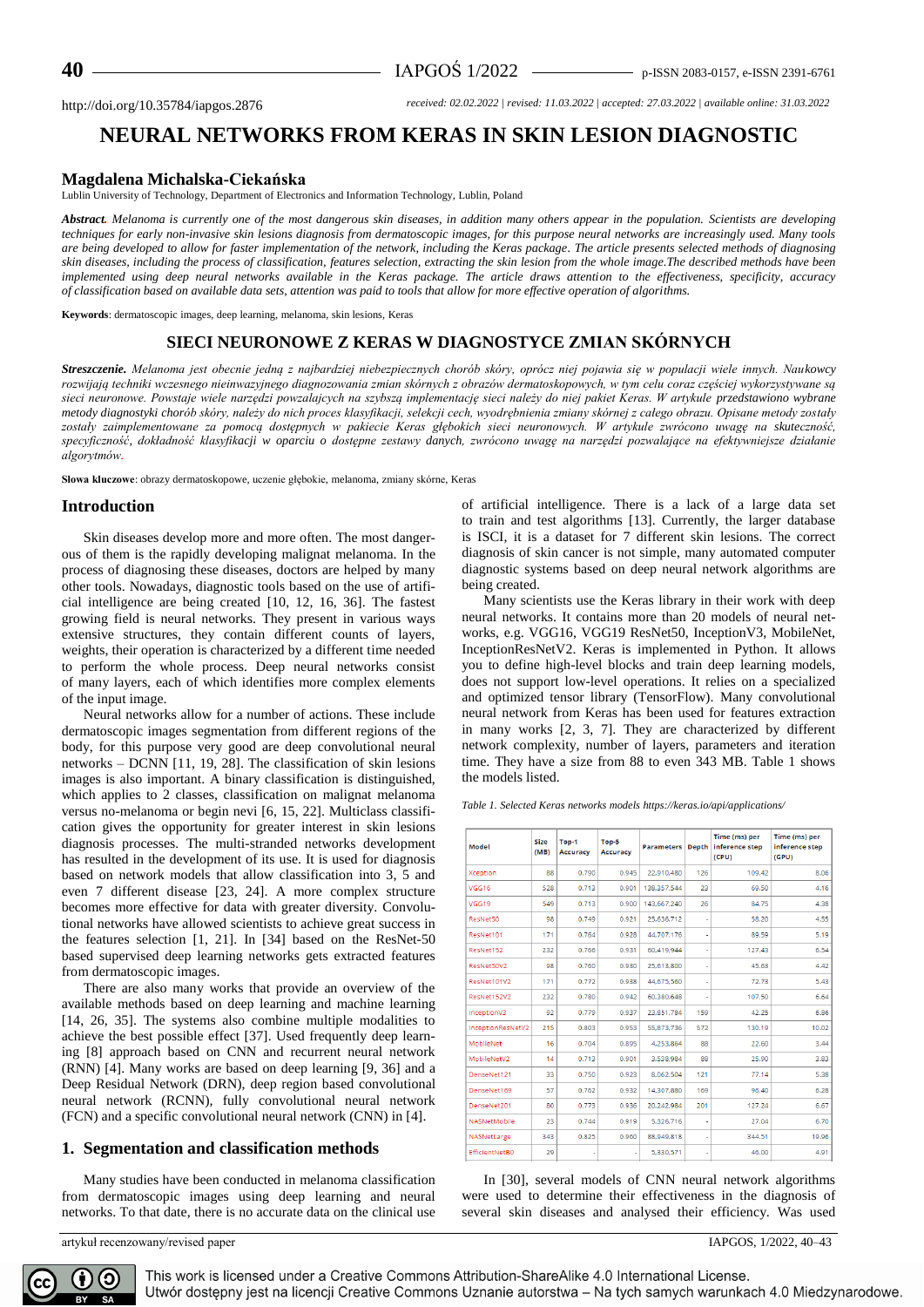Keras Sequential API and transfer learning model includes VGG11, RESNET50, DENSENET121, achieve highest accuracy of 90%. In [30], several models of CNN neural network algorithms were used to determine their effectiveness in several skin diseases diagnosis and analysed their efficiency. The solution is based on VGGNet and the transfer learning paradigm, a sensitivity value of 78.66%, which is much higher than the state of the current technic state in this dataset. Method achieves a sensitivity value of 78.66%.

#### **2. Lesions classification process**

The classification can be based on a set of data divided into 3, 6 or even 10 classes depending on how large the database is. Deep neural networks allow you to recognize even several skin diseases at the same time. More extensive classification systems allow you to assess more skin diseases causing the formation of various birthmarks. Figure 1 shows 8 pictures of selected skin diseases. The right number of these images allows you to evaluate as many as 8 different classes.



*Fig. 1. Sample images of each class: (a) actinic keratoses, (b) basal cell carcinoma, (c) benign keratosis, (d) dermatofibroma, (e) melanoma, (f) melanocytic nervi, (g) vascular skin lesions, (h) squamous cell carcinoma [33]*

Many works [6, 14, 15, 22] have been devoted to binary classification, which are based on extensive databases of dermatoscopic images confirmed by biopsy. Researchers use over 500 or even 1500 images. Figure 2 shows the steps of binary classification by the selected CNN network. The first step is to find databases that will contain as many cases as possible and good quality images without artifacts that prevent network diagnostics. The images are preprocessed, then the samples are cropped from the processed images. They are the ones who are classified. In earlier years, the most frequently chosen classification by scientists was binary. It concerns divisions into 2 classes, most often into malignat melanoma versus benign nevi (benign nonpigmented skin lesions, versus melanocytic nevi or atypical nevi) [14, 29].



*Fig. 2. CNN architecture from [29]used for binary classification*

Batch normalization was used in the network architecture from [29]. It is reasonable to improve the performance, stability of the deep neural network, normalizes the input layer, removes parameters that reduce the performance of the model. Depending on the number of layers, the entered parameters, the classification process gives a different effect. In assessing the created model effectiveness, graphs of accuracy and loss values in relation to the number of epochs made by the network (figure 3) help. On the basis of the distribution of values for training and validation data, the algorithm or the type of data used is modified accordingly. It is important that the network is well trained, not retened, and that the data is well matched to the model.

In [33], neural networks from the Keras library were used to classify skin lesions: DenseNet-201, Inception-ResNet-V2 and Inception-V3. Figure 4 shows promising results and compares them. Inception-ResNet-V2 and Inception-V3 show similar results they have in terms of algorithm accuracy and losses. DenseNet-201 achieved the highest values of data validation efficiency, as well as the lowest loss values. Comparing several algorithms with each other allows you to find the best one, ensuring the highest efficiency.



*Fig. 3. Evolution of training and validation for (a) accuracy and (b) loss of the proposed model [33]*



*Fig. 4. ROC Curves with a confidence interval of 95% for 6 classes (0 'akiec' – actinic keratoses, 1 'bcc' – basal cell carcinoma, 2 'bkl' – benign keratosis, 3 'df' – dermatofibroma, 4 'mel' – Melanoma, 5 'nv' – melanocytic nervi, and 6 'vasc' – vascular skin lesions) [33]*

The development of the ROC diagnostic curve gives a broader picture of the results obtained. The closer the curve to 1 in the TruePositive Rate, the higher the diagnostic capabilities of the algorithm. In [33] was obtained an average accuracy of 98% for all 6 classes with DenseNet-201. Classes 4 (melanoma disease) and 6 (Vascular skin lesions) were diagnosed with the highest success rate, reaching 1, and 0.999 for class 1 (basal cell carcinoma disease).

### **3. Features extraction**

Many works are being created that allow for skin lesions diagnosis from dermatoscopic images. Researchers in the work on feature extration based on CNN architecture focus on geometry-based [20], color-based data augmentation [25] and ensemble of network architectures [17].

In [3] using binary classification, feature extraction was made. Two classes were considered, the first with images of melanoma and second colled ,,no melanoma" with unknow nad begin lesions. The results are presented in Figure 5. The authors were the first to combine RGB composition with the addition of texture information for relevant points. For this purpose, they generated key points with first-order statistical information, second-order statistical parameters. Then, the RGB components were analyzed to extract the features needed in the training set. A network with appropriately selected images was trained and classifications were made. The algorithm was based on finding points regardless of the location of the image.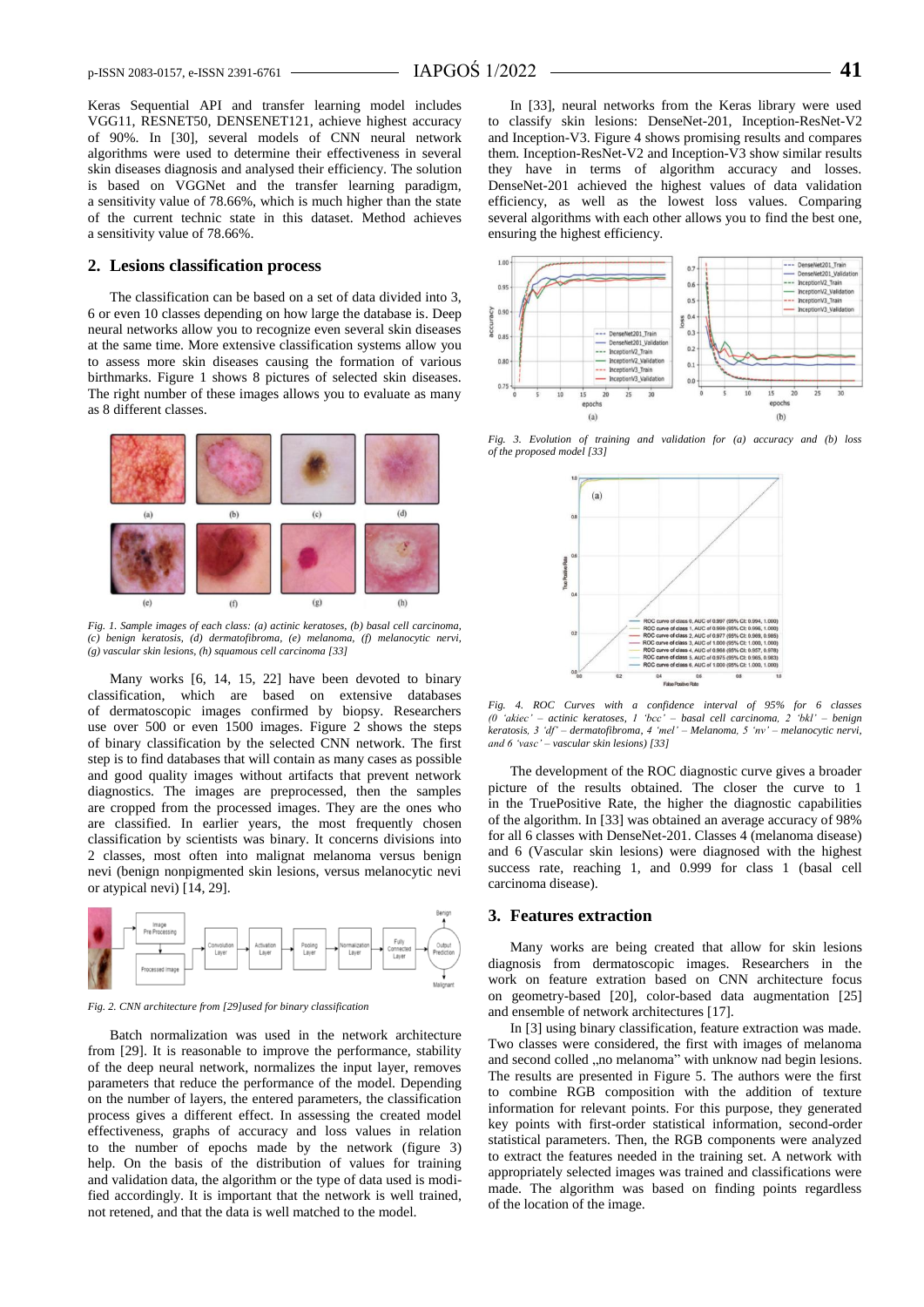In [21] a new function has been introduced – the difference between the maximum and minimum diameter of the Feret. It is assumed that it is the best suited ellipse to the shape of the skin lesion, using it melanoma was classified with an accuracy of up to 86.5%. The result of this step is a binary image of an segmented white skin lesion on a black skin background. To distinguish between malignant and benign melanoma, a neural network (BNN) back-propagation model was created. The results of the activities are presented in figure 6 Numerical values for various features AS1, AS2, B, C, D1, D2 have been quantified.



*Fig. 5. Classification algorithm proposed in [3]*



*Fig. 6. Results from [21]*

Scientists also try to modify the structure of the network in various ways. For feature extration in [18] was used Lesion Feature Network (LFN). The architecture of this network is shown in figure 7 Blue rectangles represent 12 convolution layers, the numbers on them indicate the size and number of kernels. The layers consist of  $3\times3$  and  $1\times1$  spots.  $1\times1$  weave helps to integrate the functions created in  $3\times3$ . MP, AP, FC wool in the structure still other functions. Calculating softmax losses allows you to pay more attention to classes with fewer samples.



*Fig. 7. Flowchart of Lesion Feature Network (LFN) [18]*

## **4. Supporting functions and tools**

Currently, a lot of work is aimed at tuning already pre-trained CNN networks with their known parameters. It is then used for well-prepared data, which is properly enlarged, important features are detailed. One should not forget about the sufficiently numerous classes, in an appropriate way divided into them images [5, 34]. Many face the problem of excessive do-fitting when working. One of the basic tools is a good preparation of input images, geometric transformations are made, images are scaled, colors are transformed. However, there are still a number of factors that affect the final result.

Beyond the structure of the neural network itself. An important element of the network is the optimizer, which determines the course of training. The loss function compares the results of network predictions with the target labels and calculates the loss value based on them. The Optimizer uses them when modifying network weights.

The process of teaching large networks can be timeconsuming and require large computing resources. For this reason, it is worth choosing the right optimizer. The most frequently chosen are: momentum optimization, Nesterov algorithm (accelerated drop along the gradient), AdaGrad, RMSProp, Adam algorithm (adaptive moment estimation.

In [2], texture analysis was performed using the CNN model. Classification was made using appropriate labels in 16 classes from the Kylberg Texture dataset. In [2], texture analysis was performed using the CNN model. Classification was made using appropriate labels in 16 classes from the Kylberg Texture dataset. One of the most well-known optimizers is Adam [7], who learns very quickly, has no problems with fading learning indicators, leading to fluctuations in the function of loss.

In [32] the Max Pooling Layer was placed in the network structure. It causes a reduction along the weight and length, it reduces the matrix significantly, this can be seen in figure 8, which results in a smaller numerical representation of the parameters. With the help of the MAX function, the network is spatially reduced. In [16] a Max-Pool of  $2\times 2$  size was used, from 4 adjacent fields 1 – figure 8 was obtained.



*Fig. 8. Examples of how max pooling operates [14]*

In the classification processes, other methods are also used to assess the effectiveness of neural networks and increase its effectiveness. Various comparisons of selected methods of melanoma classification are also made. Stolz's conventional method [27] was compared with the result of algorithms from [32]. The research was carried out on 700 samples. The STOLZ method achieved an accuracy of 76.6%, while the proposed one in [32] achieved 96.67%. Due to the emerging artifacts in the images and not very clear boundaries of changes, the STOLZ method has a lower efficiency in the extraction of skin lesion boundaries. Therefore, it incorrectly classifies the areas around the border.

#### **5. Discussion and conclusions**

Melanoma is now increasingly diagnosed skin disease. It is important to detect it quickly and fight the disease at an early stage. The development of non-invasive early diagnosis techniques is an issue of interest to many research teams. Neural networks are now becoming the fastest growing field of medical informatics. The use of methods based on various tools allows to increase the effectiveness of diagnosis of melanoma and other skin diseases using deep neural networks.

#### **References**

- [1] Adegun A., Viriri S.: Deep learning-based system for automatic melanoma detection. IEEE Access 8, 2020, 7160–7172.
- [2] Aggarwal A., Kumar M.: Image surface texture analysis and classification using deep learning, Multimedia Tools and Applications 80, 2021, 1289–1309.
- [3] Almeida M., Santos I.: Classification models for skin tumor detection using texture analysis in medical images, J. Imaging 6(51), 2020, [http://doi.org/10.3390/jimaging6060051].